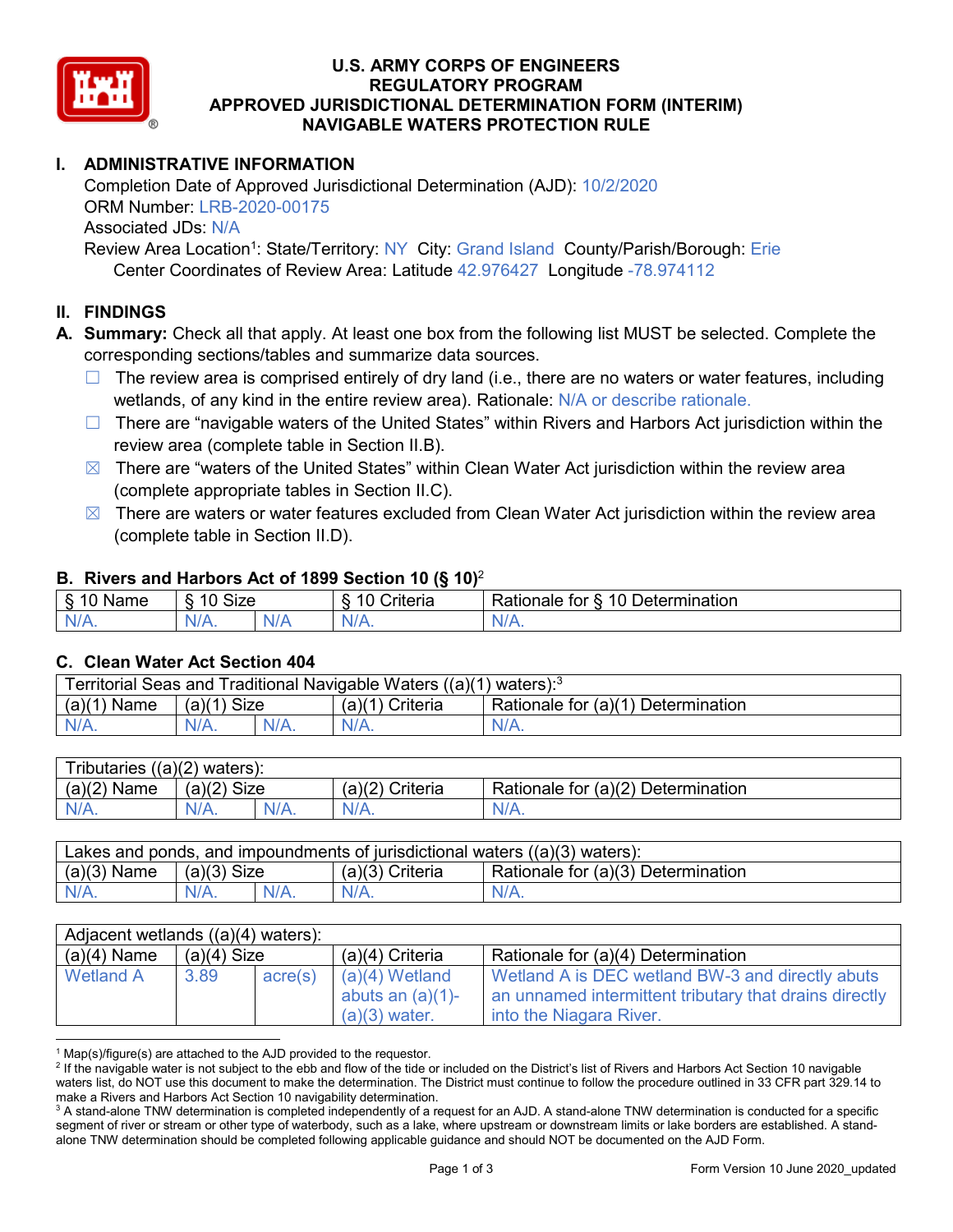

## **U.S. ARMY CORPS OF ENGINEERS REGULATORY PROGRAM APPROVED JURISDICTIONAL DETERMINATION FORM (INTERIM) NAVIGABLE WATERS PROTECTION RULE**

## **D. Excluded Waters or Features**

| Excluded waters $((b)(1) - (b)(12))$ : <sup>4</sup> |                       |                  |                                    |                                                                                                                                                                                                                                                                                                                                                                                                                                                                                                                                                                                                                                                                                                                                                                                                                                                                                                                                                                    |  |
|-----------------------------------------------------|-----------------------|------------------|------------------------------------|--------------------------------------------------------------------------------------------------------------------------------------------------------------------------------------------------------------------------------------------------------------------------------------------------------------------------------------------------------------------------------------------------------------------------------------------------------------------------------------------------------------------------------------------------------------------------------------------------------------------------------------------------------------------------------------------------------------------------------------------------------------------------------------------------------------------------------------------------------------------------------------------------------------------------------------------------------------------|--|
| <b>Exclusion Name</b>                               | <b>Exclusion Size</b> |                  | Exclusion <sup>5</sup>             | Rationale for Exclusion Determination                                                                                                                                                                                                                                                                                                                                                                                                                                                                                                                                                                                                                                                                                                                                                                                                                                                                                                                              |  |
| <b>Wetland B</b>                                    | 0.4                   | $\text{acre}(s)$ | $(b)(1)$ Non-<br>adjacent wetland. | The delineation indicated no drainages or<br>tributaries are within the vicinity of Wetland B.<br>The wetland is a shallow surface concave<br>depression that collects water and holds it long<br>enough to provide wetland characteristics but<br>does not drain to any $(a)(1)-(a)(3)$ waters.<br>Photos included within the delineation report and<br>a review of aerial imagery show no natural or<br>artificial barrier between Wetland B and the<br>unnamed tributary to the west near the property<br>line. The NRCS/USDA Web Soil Survey "Flood<br>Frequency Class" rating is "none" which means<br>flooding is not probable. The chance of flooding<br>is nearly 0 percent in any year. All resources<br>reviewed support the determination that Wetland<br>B doesn't directly abut an $a(1)$ -a(3) waters, are<br>not separated from an $a(1)$ - $a(3)$ waters by a<br>natural or man-made feature and are not<br>adjacent to an $a(1)$ - $a(3)$ waters. |  |
| <b>Wetland C</b>                                    | 0.05                  | $\text{acre}(s)$ | $(b)(1)$ Non-<br>adjacent wetland. | The delineation indicated no drainages or<br>tributaries are within the vicinity of Wetland C.<br>The wetland is a shallow surface concave<br>depression that collects water and holds it long<br>enough to provide wetland characteristics but<br>does not drain to any $(a)(1)-(a)(3)$ waters.<br>Photos included within the delineation report and<br>a review of aerial imagery show no natural or<br>artificial barrier between Wetland C and the<br>unnamed tributary to the west near the property<br>line. The NRCS/USDA Web Soil Survey "Flood<br>Frequency Class" rating is "none" which means<br>flooding is not probable. The chance of flooding<br>is nearly 0 percent in any year. All resources<br>reviewed support the determination that Wetland<br>C doesn't directly abut an a(1)-a(3) waters, are<br>not separated from an $a(1)$ - $a(3)$ waters by a<br>natural or man-made feature and are not<br>adjacent to an a(1)-a(3) waters.          |  |

## **III. SUPPORTING INFORMATION**

 <sup>4</sup> Some excluded waters, such as (b)(2) and (b)(4), may not be specifically identified on the AJD form unless a requestor specifically asks a Corps district to do so. Corps districts may, in case-by-case instances, choose to identify some or all of these waters within the review area.

<sup>&</sup>lt;sup>5</sup> Because of the broad nature of the (b)(1) exclusion and in an effort to collect data on specific types of waters that would be covered by the (b)(1) exclusion, four sub-categories of (b)(1) exclusions were administratively created for the purposes of the AJD Form. These four sub-categories are not new exclusions, but are simply administrative distinctions and remain (b)(1) exclusions as defined by the NWPR.